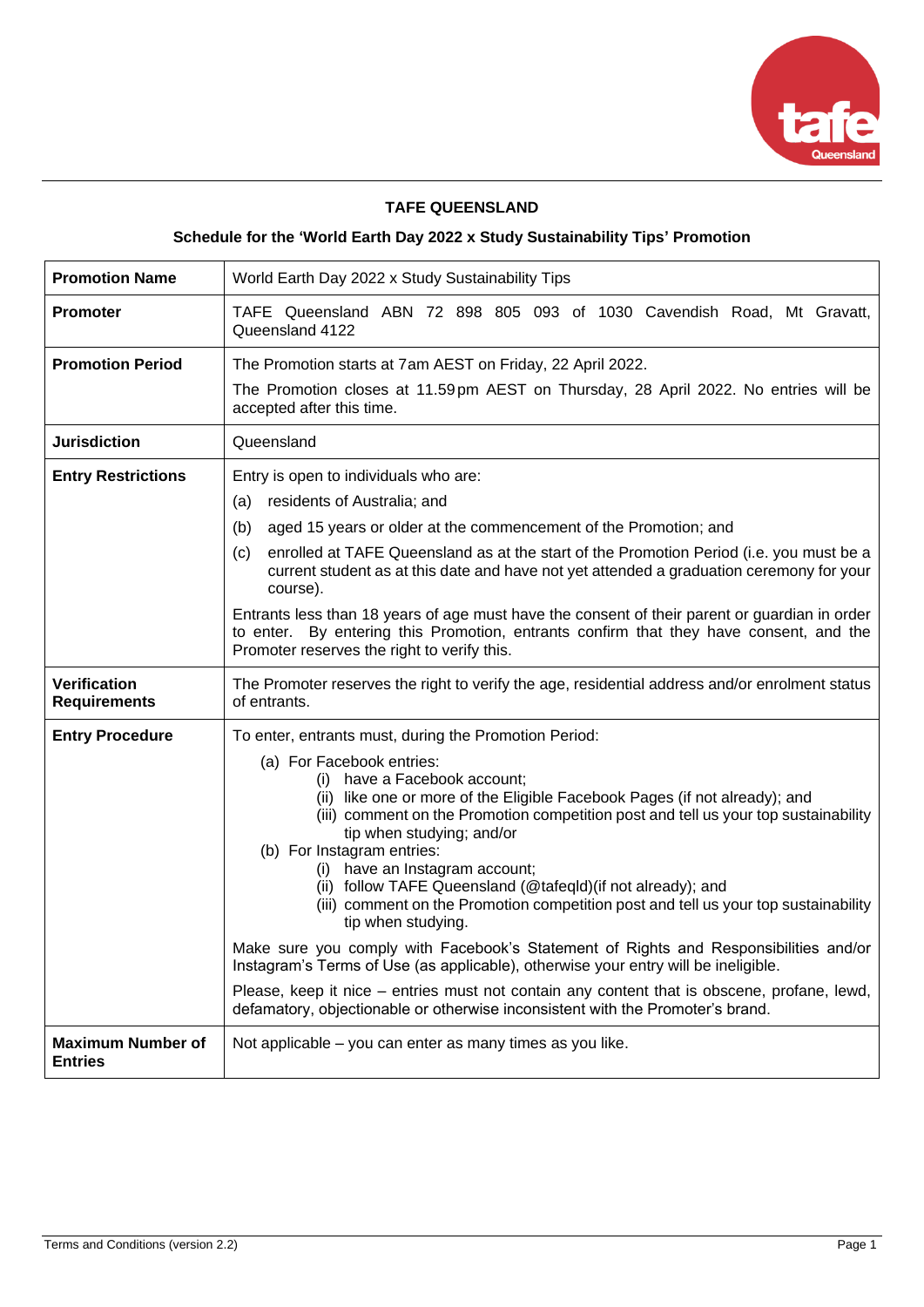| <b>Judging Details</b>                                             | Date: Friday, 29 April 2022                                                                                                                                                                                                                                                                                                                                                                                                                                                                                                                                                                                                                                                                                                                                                                                                                                                      |               |                           |  |
|--------------------------------------------------------------------|----------------------------------------------------------------------------------------------------------------------------------------------------------------------------------------------------------------------------------------------------------------------------------------------------------------------------------------------------------------------------------------------------------------------------------------------------------------------------------------------------------------------------------------------------------------------------------------------------------------------------------------------------------------------------------------------------------------------------------------------------------------------------------------------------------------------------------------------------------------------------------|---------------|---------------------------|--|
|                                                                    | Time: 9am AEST                                                                                                                                                                                                                                                                                                                                                                                                                                                                                                                                                                                                                                                                                                                                                                                                                                                                   |               |                           |  |
|                                                                    | Location: TAFE Queensland Toowoomba campus, 100 Bridge Street, Toowoomba, Queensland<br>4350                                                                                                                                                                                                                                                                                                                                                                                                                                                                                                                                                                                                                                                                                                                                                                                     |               |                           |  |
|                                                                    | Judging Criteria: winners will be judged based on originality, creativity, and practicality, as<br>determined by the Promoter in its sole discretion.                                                                                                                                                                                                                                                                                                                                                                                                                                                                                                                                                                                                                                                                                                                            |               |                           |  |
| <b>Prizes Details</b>                                              |                                                                                                                                                                                                                                                                                                                                                                                                                                                                                                                                                                                                                                                                                                                                                                                                                                                                                  |               |                           |  |
|                                                                    | <b>Prize</b>                                                                                                                                                                                                                                                                                                                                                                                                                                                                                                                                                                                                                                                                                                                                                                                                                                                                     | No. Available | Value of each Prize (RRP) |  |
|                                                                    | \$99 Currumbin Wildlife<br>$\bullet$<br><b>Sanctuary Adopt a Koala</b><br>donation in recipient's name,<br>and<br><b>TAFE Queensland branded</b><br>$\bullet$<br>sustainable merchandise<br>pack including:<br>Beach towel -<br>$\circ$<br>Reconciliation Action<br>Plan (RAP) design<br>Carpenter's pencil<br>$\circ$<br>Enviro colouring<br>$\circ$<br>pencils + sharpener<br>Enviro notepad and<br>$\circ$<br>pen<br>Lanyard - Pride design<br>$\circ$<br>$L$ anyard $-$<br>$\circ$<br><b>Reconciliation Action</b><br>Plan (RAP) design<br>Refillable hand<br>$\circ$<br>sanitiser with clip<br>Reusable canvas tote<br>$\circ$<br>bag<br>Reusable cutlery kit<br>$\circ$<br>Reusable face mask -<br>$\circ$<br><b>Reconciliation Action</b><br>Plan (RAP) design<br>Reusable waterproof<br>$\circ$<br>foldable tote bag<br>Thyme (to Make Great<br>$\circ$<br>Happen) seeds | 10            | \$200                     |  |
| <b>Total Prize Pool</b>                                            | Up to \$2000.                                                                                                                                                                                                                                                                                                                                                                                                                                                                                                                                                                                                                                                                                                                                                                                                                                                                    |               |                           |  |
| <b>Prize Restrictions /</b><br><b>Exclusions (if any)</b>          | Each Prize, once provided to the winner, is the responsibility of the winner and if lost or damaged<br>will not be replaced by the Promoter.                                                                                                                                                                                                                                                                                                                                                                                                                                                                                                                                                                                                                                                                                                                                     |               |                           |  |
| <b>Notification and</b><br><b>Publication of</b><br><b>Winners</b> | Winners will be notified by reply comment within 2 business days of being selected. Prize<br>winners' names will be published on the Promoter's website at tafegld.edu.au by Wednesday, 4<br>May 2022.                                                                                                                                                                                                                                                                                                                                                                                                                                                                                                                                                                                                                                                                           |               |                           |  |
| <b>Prize Claim Date</b>                                            | Friday, 29 July 2022                                                                                                                                                                                                                                                                                                                                                                                                                                                                                                                                                                                                                                                                                                                                                                                                                                                             |               |                           |  |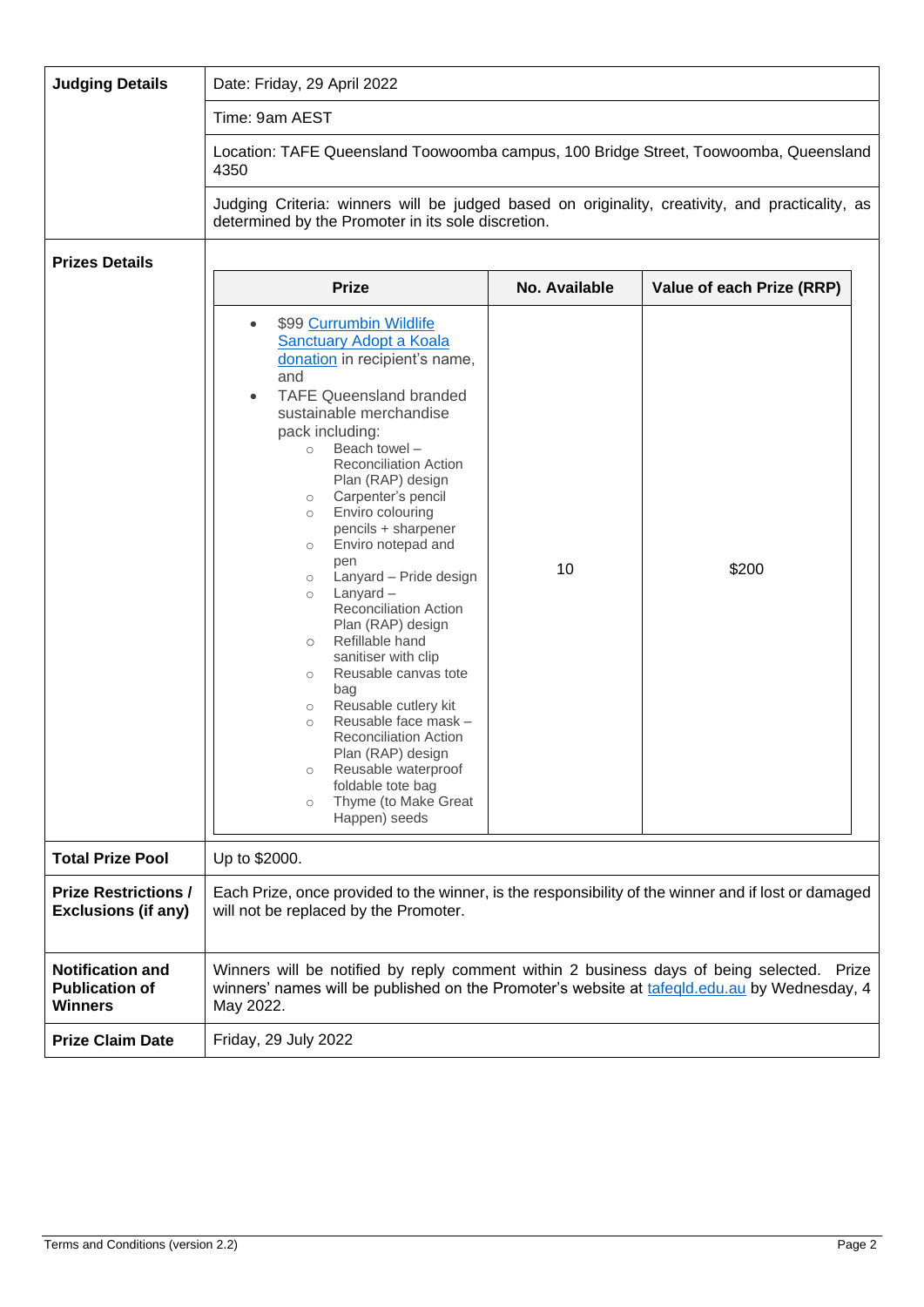| <b>Additional Terms</b>  | The koala adoption prizes are subject to the Currumbin Wildlife Sanctuary terms and conditions. |                                                           |  |  |
|--------------------------|-------------------------------------------------------------------------------------------------|-----------------------------------------------------------|--|--|
|                          |                                                                                                 |                                                           |  |  |
| <b>Eligible Facebook</b> | <b>TAFE Queensland</b><br>$\bullet$                                                             | <b>TAFE Queensland (Ipswich)</b><br>$\bullet$             |  |  |
| <b>Pages</b>             | <b>TAFE Queensland (Acacia Ridge)</b><br>$\bullet$                                              | <b>TAFE Queensland (Kingaroy)</b><br>$\bullet$            |  |  |
|                          | <b>TAFE Queensland (Alexandra Hills)</b><br>$\bullet$                                           | <b>TAFE Queensland (Loganlea)</b>                         |  |  |
|                          | <b>TAFE Queensland (Ashmore)</b><br>$\bullet$                                                   | <b>TAFE Queensland (Maryborough)</b><br>$\bullet$         |  |  |
|                          | <b>TAFE Queensland (Atherton)</b><br>$\bullet$                                                  | <b>TAFE Queensland (Mooloolaba)</b><br>$\bullet$          |  |  |
|                          | <b>TAFE Queensland (Bowen)</b><br>$\bullet$                                                     | <b>TAFE Queensland (Mount Isa)</b>                        |  |  |
|                          | <b>TAFE Queensland (Bracken Ridge)</b><br>$\bullet$                                             | <b>TAFE Queensland (Mt Gravatt)</b><br>$\bullet$          |  |  |
|                          | <b>TAFE Queensland (Bundaberg)</b><br>$\bullet$                                                 | <b>TAFE Queensland (Nambour)</b><br>$\bullet$             |  |  |
|                          | <b>TAFE Queensland (Burdekin)</b><br>$\bullet$                                                  | <b>TAFE Queensland (Normanton)</b>                        |  |  |
|                          | <b>TAFE Queensland (Caboolture)</b><br>$\bullet$                                                | <b>TAFE Queensland (Northern</b><br>$\bullet$             |  |  |
|                          | <b>TAFE Queensland (Cairns)</b><br>$\bullet$                                                    | Peninsula Area)                                           |  |  |
|                          | <b>TAFE Queensland (Charleville)</b><br>$\bullet$                                               | <b>TAFE Queensland (Nurunderi)</b>                        |  |  |
|                          | <b>TAFE Queensland (Charters Towers)</b><br>$\bullet$                                           | <b>TAFE Queensland (Palm Island)</b>                      |  |  |
|                          | <b>TAFE Queensland (Chinchilla)</b><br>$\bullet$                                                | <b>TAFE Queensland (Redcliffe)</b><br>$\bullet$           |  |  |
|                          | <b>TAFE Queensland (Cloncurry)</b><br>$\bullet$                                                 | <b>TAFE Queensland (Robina)</b>                           |  |  |
|                          | <b>TAFE Queensland (Coolangatta)</b><br>$\bullet$                                               | <b>TAFE Queensland (Roma)</b>                             |  |  |
|                          | <b>TAFE Queensland (Coomera Marine)</b><br>$\bullet$                                            | <b>TAFE Queensland (South Bank)</b>                       |  |  |
|                          | <b>TAFE Queensland (Coomera)</b><br>$\bullet$                                                   | <b>TAFE Queensland (Southport)</b>                        |  |  |
|                          | <b>TAFE Queensland (Dalby)</b><br>$\bullet$                                                     | <b>TAFE Queensland (Springfield)</b>                      |  |  |
|                          | <b>TAFE Queensland (Eagle Farm)</b><br>$\bullet$                                                | <b>TAFE Queensland (Thursday Island)</b><br>$\bullet$     |  |  |
|                          | <b>TAFE Queensland (Grovely)</b><br>$\bullet$                                                   | <b>TAFE Queensland (Toowoomba)</b>                        |  |  |
|                          | <b>TAFE Queensland (Gympie)</b><br>$\bullet$                                                    | <b>TAFE Queensland (Townsville Trade</b>                  |  |  |
|                          | <b>TAFE Queensland (Hervey Bay)</b><br>$\bullet$                                                | <b>Training Centre)</b>                                   |  |  |
|                          | <b>TAFE Queensland (Inala)</b><br>$\bullet$                                                     | <b>TAFE Queensland (Townsville, Pimlico)</b><br>$\bullet$ |  |  |
|                          | <b>TAFE Queensland (Ingham)</b><br>$\bullet$                                                    | <b>TAFE Queensland (Warwick)</b>                          |  |  |
|                          | <b>TAFE Queensland (Innisfail)</b><br>$\bullet$                                                 | <b>TAFE Queensland (Whitsundays)</b><br>٠                 |  |  |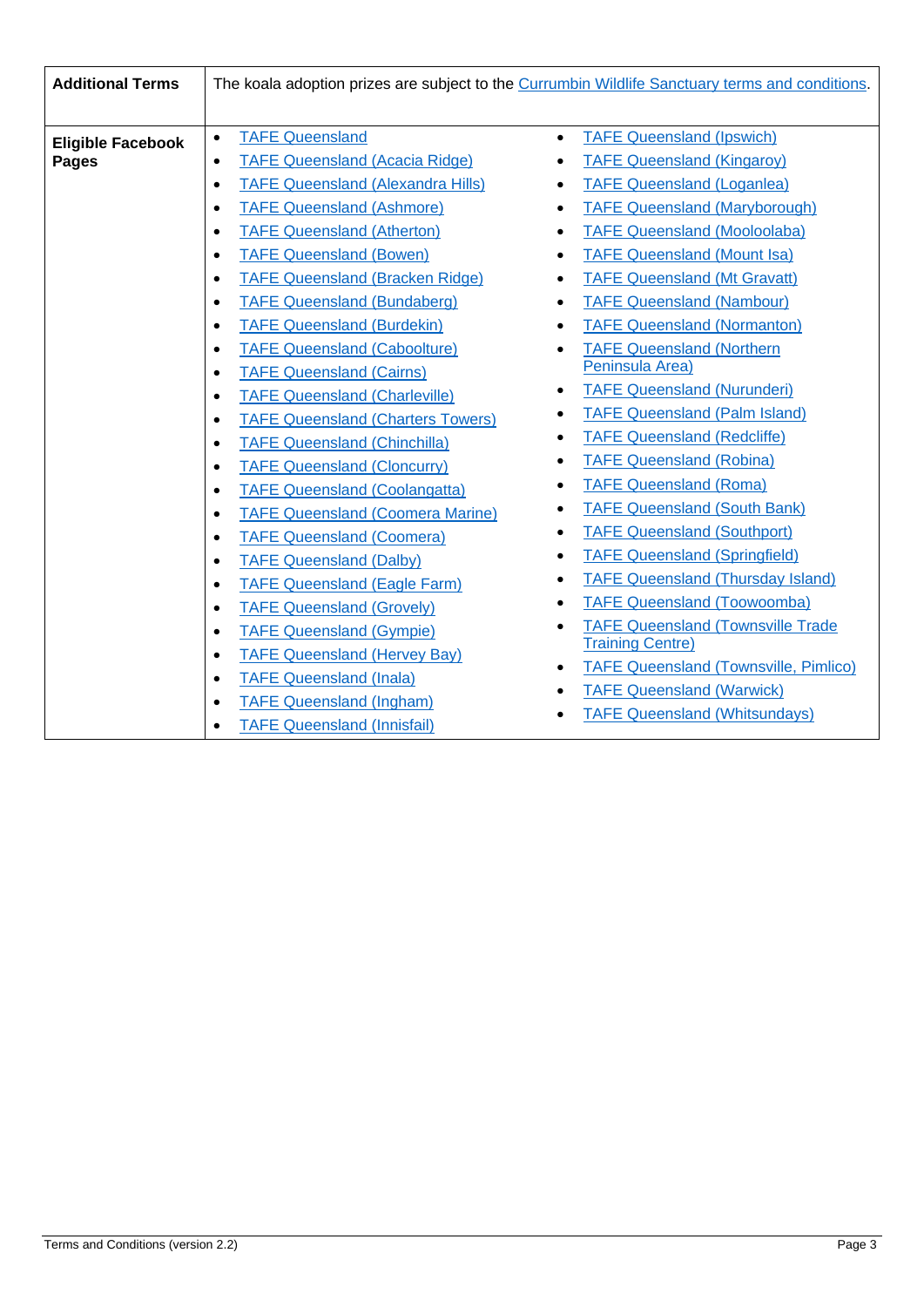### **TAFE QUEENSLAND**

# **Terms and Conditions of Entry for the 'World Earth Day 2022 x Study Sustainability Tips' Promotion**

## **First up**

- 1. These terms and the Schedule form the Conditions of Entry for this Promotion, and set out all of the information you need to know regarding this Promotion. Capitalised terms have the meaning given in the Schedule, unless otherwise stated. If there's any inconsistency between these terms and the Schedule, then what's in the Schedule is correct. By submitting your entry, you agree that these Conditions of Entry apply to your entry.
- 2. The promoter is TAFE Queensland (ABN 72 898 805 093) of 1030 Cavendish Road, Mt Gravatt, Queensland 4122 ('*Promoter', 'we', 'us'*).
- 3. Any updates to these Conditions of Entry will be published on our website [tafeqld.edu.au/about-us/policy](https://tafeqld.edu.au/about-us/policy-and-governance/competitions/index.html)[and-governance/competitions/index.html,](https://tafeqld.edu.au/about-us/policy-and-governance/competitions/index.html) so it's important to check these Conditions of Entry regularly.

#### **Who can enter … and who can't**

4. The eligibility requirements for this Promotion are set out in the Entry Restrictions. Directors, managers, employees, officers, agents and contractors of the Promoter, and their immediate families (i.e. spouse, partner, parent, grandparent, natural or adopted child, and sibling (whether natural or adopted by a parent)) are ineligible to enter.

#### **How to enter**

- 5. To enter, you must follow the Entry Procedure.
- 6. We will not accept entries which are incomplete, illegible, or which are generated by computers or other automated means.
- 7. We reserve the right to disqualify your entry in the event of non-compliance with these Conditions of Entry, failure to meet any content guidelines set out in the Entry Procedure or if, in our reasonable opinion, you tamper or interfere with an entry mechanism in any way.
- 8. If the Promotion cannot run for reasons beyond our control (for example, infection by computer virus, mobile network failure, bugs, tampering, unauthorised intervention, fraud, or technical failures), we reserve the right to cancel, suspend, modify or terminate the Promotion. If that happens, we'll select a winner from eligible entries received at the time.
- 9. All decisions made by us regarding any aspect of the Promotion are final and no correspondence will be entered into.

## **Rules about entry content**

- 10. You must take full responsibility for the content of your entry and for ensuring that your entry complies with these Conditions of Entry. When we talk about "entry content", we mean any content (including text, photos, videos and email messages) that you submit, upload, transmit, publish, communicate or use in connection with your entry into the Promotion.
- 11. Entries must be your original work. We reserve the right to verify, or to require you to verify, that your entry is your original work. If an entry cannot be verified to our satisfaction, that entry will be deemed invalid.
- 12. Your entry must not include:
	- (a) any image or voice of any other person, unless you have that person's permission. If your entry includes this content, you confirm that you have consent from the relevant person;
	- (b) any content that contravenes any law, infringes the rights of any person or is obscene, offensive, potentially defamatory, discriminatory, indecent, objectionable or inappropriate (which includes any content involving nudity, malice, excessive violence or swearing); and
	- (c) any content which infringes the intellectual property rights (such as copyright and trade marks) of another person. If you're not sure whether you have the right to include particular content (for example, recorded music), don't include it. By including any such content in your entry, you confirm you have the permission of the owner to do so and that this permission allows us to use the entry in accordance with these Conditions of Entry.
- 13. We may, in our absolute discretion, edit, modify, delete, remove or take-down any part of your entry.
- 14. By submitting an entry to the Promotion, you agree to assign all rights in your entry to us and consent to us using your entry in any manner we wish (including modifying, adapting or publishing the entry, whether in original or modified form, in whole or in part or not at all), by way of all media, without compensation.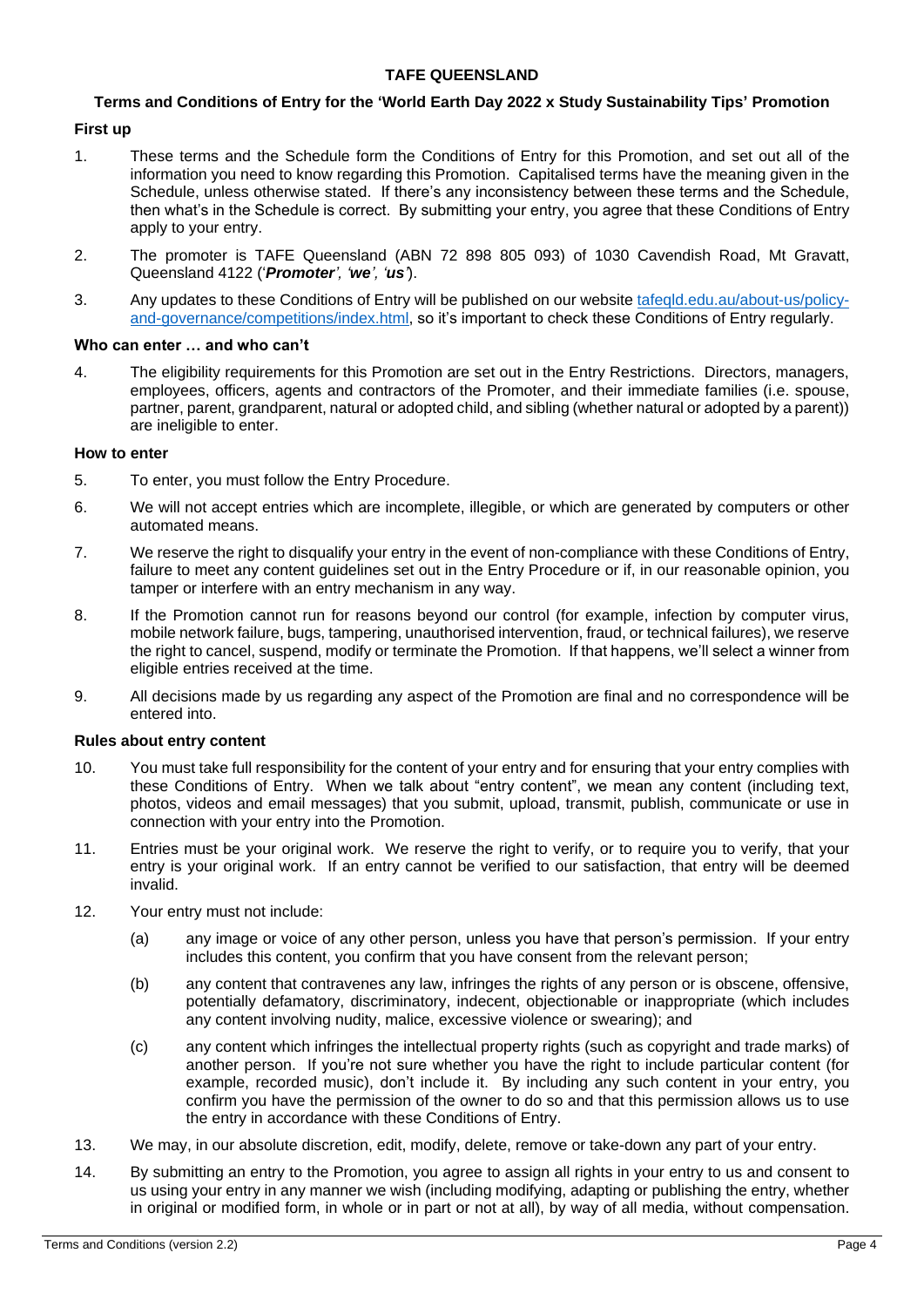By submitting an entry, you consent to any dealings with the entry that may otherwise infringe your moral rights in the entry. We may copy any content submitted as part of an entry, cause the content to be seen and/or heard in public, and communicate the content to the public. We may also allow third parties to do these things.

### **Prizes**

- 15. The prize(s) are set out in the Prize Details and are subject to any restrictions specified in the Prize Restrictions/Exclusions. Unless otherwise stated, prize values are accurate as at the commencement date of the Promotion. Any variation after that date is beyond our control. All costs, fees, charges or expenses associated with the prize(s), which are not specified in the Schedule, are the responsibility of the winner(s).
- 16. Prizes are not transferable, exchangeable or redeemable for cash. If for any reason a prize is not available, we will substitute it for another prize of equal or higher value (in our discretion).

#### **How winners are chosen and notified**

- 17. This Promotion is a game of skill, and chance plays no part in the selection of the winner(s). Each eligible entry will be judged by us based on, amongst other things, the Judging Criteria. The judges' decision is final, and no correspondence will be entered into. We will notify winners, and publish their names, in accordance with the Notification and Publication of Winners information set out in the Schedule.
- 18. Unless otherwise stated, each entrant is only eligible to win one prize.

#### **How to claim prizes**

- 19. Unless otherwise stated in the Schedule, prizes will either be posted using the address information provided by the winner or are to be collected by the winner in person (at the Promoter's absolute discretion). Where a prize is posted, winners should allow up to four weeks for delivery. We accept no responsibility for any lost, delayed or misdirected mail, or any damage to prizes caused in transit.
- 20. If (having made reasonable efforts) we cannot contact a prize winner, or if any prize is not accepted or claimed by the Prize Claim Date, that prize winner's entry will be deemed invalid, and we reserve the right to distribute unclaimed prizes to the next best entry.
- 21. At our request, prize winners (and their companion(s), if applicable) must sign (or ensure that their parent/guardian signs) an indemnity and exclusion of liability form provided by us. If a winner (or their parent/guardian) does not sign that form within the time specified by us, they will not be able to participate and that winner's entry or prize claim will be declared invalid. We will then award that prize to the next best entry.
- 22. If you are a winner, you are responsible for your use of the prize, including complying with all relevant laws and any applicable terms and conditions of use.

## **Promoter's use of entries and personal information**

- 23. On submission, entries become the property of the Promoter. We may, in our absolute discretion, edit, modify, delete, remove or take-down any part of your entry. By submitting an entry to the Promotion, you agree to assign all rights in the entry to us and consent to us using the entry in any manner we wish (including modifying, adapting or publishing the entry, whether in original or modified form, in whole or in part or not at all), by way of all media, without compensation. By submitting your entry, you consent to any dealings with the entry that may otherwise infringe your moral rights in the entry. We may copy any content submitted as part of an entry, cause the content to be seen and/or heard in public, and communicate the content to the public. We may also allow third parties to do these things.
- 24. By participating in this Promotion, you understand and agree that TAFE Queensland may use and disclose the personal information provided by you for the purpose of conducting the Promotion and for any of the purposes set out in TAFE Queensland's Privacy Policy (available at [https://tafeqld.edu.au/global/privacy](https://tafeqld.edu.au/global/privacy-policy.html)[policy.html\)](https://tafeqld.edu.au/global/privacy-policy.html), which contains information about how you may access and seek correction of your personal information or complain about a breach of your privacy, and how TAFE Queensland will deal with that complaint. TAFE Queensland may also disclose your personal information to other parties, including TAFE Queensland's third party service providers (both in Australia and overseas). TAFE Queensland may use your personal information for direct marketing purposes, unless you opt out (which you can do at any time in accordance with TAFE Queensland's Privacy Policy). You can request to access, update or correct any personal information we hold about you by writing to TAFE Queensland's Privacy Officer at PO Box 1910, Carindale, Queensland 4152 or by sending an email to [privacy@tafeqld.edu.au.](mailto:privacy@tafeqld.edu.au)
- 25. If requested by us, each winner must participate in all promotional activity (such as publicity and photography) surrounding the winning of the prize, free of charge. If you are a winner, you consent to us using your name, likeness, image and/or voice (including photograph, film and/or recording of the same) in any media for an unlimited period without compensation for the purpose of promoting this Promotion